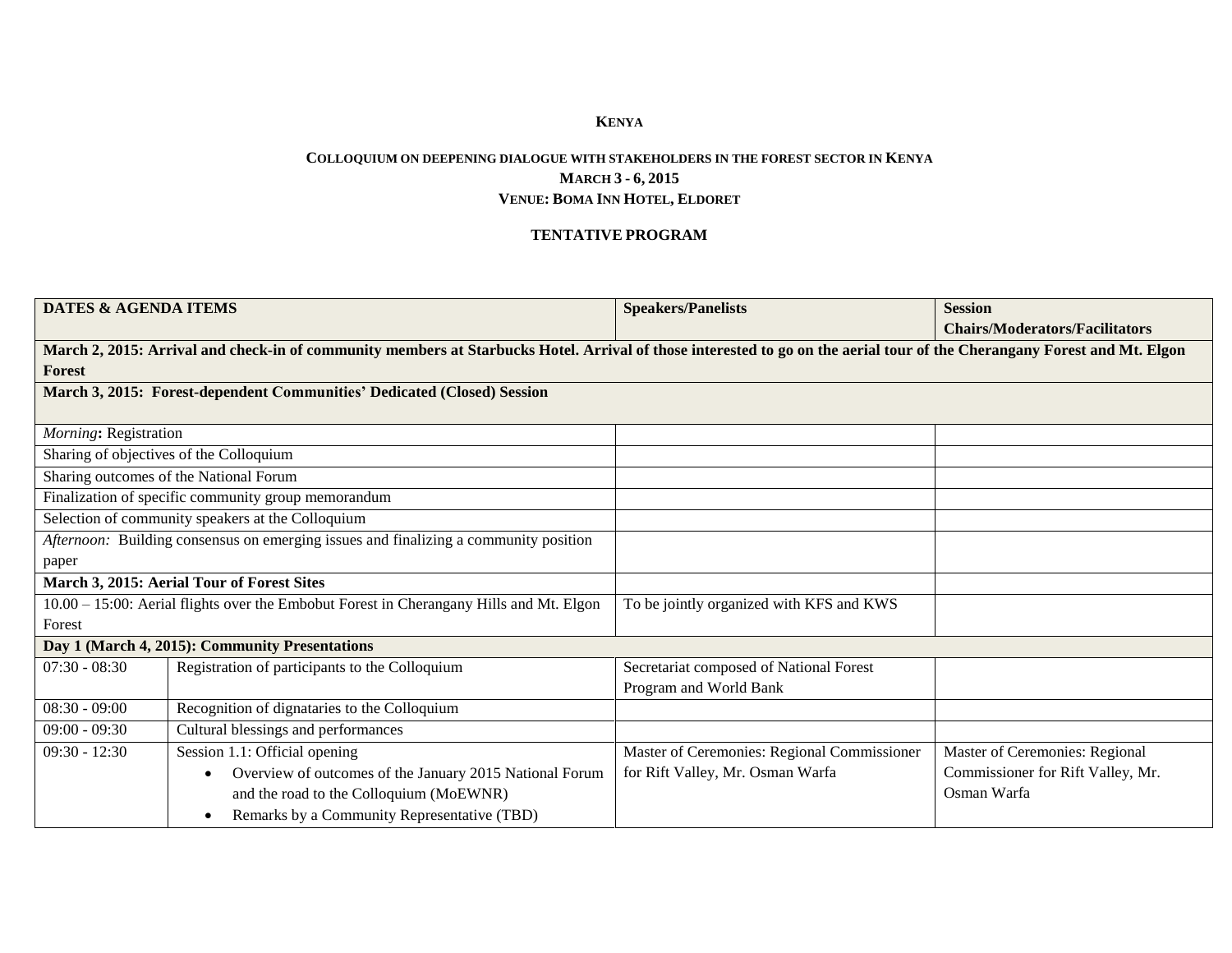| <b>DATES &amp; AGENDA ITEMS</b> |                                                                                                                                                                                                                                                                                                                                                                                                                                                                                                        | <b>Speakers/Panelists</b>                                                                                                                                                                                                                                                                                                                                                                                                                                                                                                                        | <b>Session</b>                                                                                               |
|---------------------------------|--------------------------------------------------------------------------------------------------------------------------------------------------------------------------------------------------------------------------------------------------------------------------------------------------------------------------------------------------------------------------------------------------------------------------------------------------------------------------------------------------------|--------------------------------------------------------------------------------------------------------------------------------------------------------------------------------------------------------------------------------------------------------------------------------------------------------------------------------------------------------------------------------------------------------------------------------------------------------------------------------------------------------------------------------------------------|--------------------------------------------------------------------------------------------------------------|
|                                 |                                                                                                                                                                                                                                                                                                                                                                                                                                                                                                        |                                                                                                                                                                                                                                                                                                                                                                                                                                                                                                                                                  | <b>Chairs/Moderators/Facilitators</b>                                                                        |
|                                 | Remarks by the Private Sector Representative (TBD)<br>$\bullet$<br>Interlude with cultural performance (Sengwer Community)<br>$\bullet$<br>Remarks by the Representatives of European<br>٠<br>Union/Embassy of Finland<br>Remarks by the Country Director, World Bank<br>$\bullet$<br>Welcoming remarks by Governor, Uasin Gishu County<br>٠<br>Welcoming remarks by Cabinet Secretary, Ministry of<br>$\bullet$<br>Environment, Water and Natural Resources (MoEWNR)<br>Key Note Address<br>$\bullet$ |                                                                                                                                                                                                                                                                                                                                                                                                                                                                                                                                                  |                                                                                                              |
|                                 | Photographing                                                                                                                                                                                                                                                                                                                                                                                                                                                                                          |                                                                                                                                                                                                                                                                                                                                                                                                                                                                                                                                                  |                                                                                                              |
| $12:30 - 13:30$                 | Lunch Break                                                                                                                                                                                                                                                                                                                                                                                                                                                                                            |                                                                                                                                                                                                                                                                                                                                                                                                                                                                                                                                                  |                                                                                                              |
| $14:00 - 16:40$                 | Session 1.2: Presentation of community memoranda                                                                                                                                                                                                                                                                                                                                                                                                                                                       | <b>Speakers</b><br>Community representatives                                                                                                                                                                                                                                                                                                                                                                                                                                                                                                     | <b>Moderators and Facilitators</b>                                                                           |
| $16:40 - 17:00$                 | <b>Health Break</b>                                                                                                                                                                                                                                                                                                                                                                                                                                                                                    |                                                                                                                                                                                                                                                                                                                                                                                                                                                                                                                                                  |                                                                                                              |
| $17:00 - 18:30$                 | Session 1.3: Panelists/Roundtable discussion on key issues emerging<br>from the community memoranda presentations                                                                                                                                                                                                                                                                                                                                                                                      | <b>Panelists</b><br>Dr. Richard Lesiyampe, PS, State<br>$\bullet$<br>Department of Environment and<br>Natural Resources, Ministry of<br>Environment, Water and Natural<br>Resources (MoEWNR)<br>Mr, Emilio Mugo, Ag. Director, Kenya<br>$\bullet$<br>Forest Service (KFS)<br>Dr. Korir Sing'oe, Legal Advisor, The<br>$\bullet$<br>Presidency<br>Ms. Lydia Kisoyan, Kenya Wildlife<br>$\bullet$<br>Service (KWS)<br>Commissioner (Dr.) Clement<br>Lenashuru, National Land Commission<br>(NLC)<br>Mr. James Wagalla, Commission for<br>$\bullet$ | Moderator<br>Dr. Esther Mwangi, Center for<br>$\bullet$<br><b>International Forestry Research</b><br>(CIFOR) |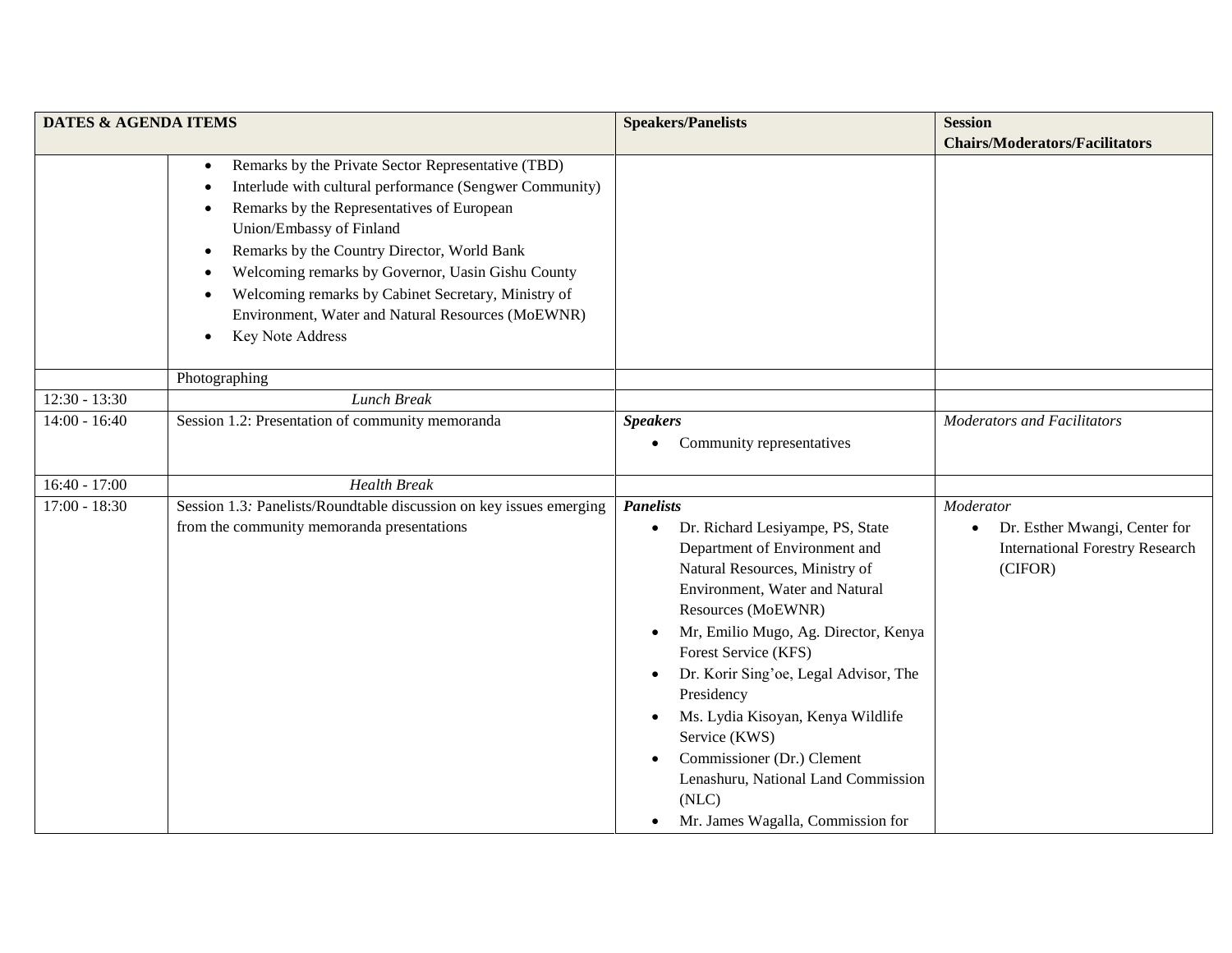| <b>DATES &amp; AGENDA ITEMS</b> |                                                                                                                                                                                                                                                                                                                                                                                                                                                                              | <b>Speakers/Panelists</b>                                                                                                                                                                                                                                                                                                                                                                                                                                                                                                                                              | <b>Session</b>                        |
|---------------------------------|------------------------------------------------------------------------------------------------------------------------------------------------------------------------------------------------------------------------------------------------------------------------------------------------------------------------------------------------------------------------------------------------------------------------------------------------------------------------------|------------------------------------------------------------------------------------------------------------------------------------------------------------------------------------------------------------------------------------------------------------------------------------------------------------------------------------------------------------------------------------------------------------------------------------------------------------------------------------------------------------------------------------------------------------------------|---------------------------------------|
|                                 |                                                                                                                                                                                                                                                                                                                                                                                                                                                                              |                                                                                                                                                                                                                                                                                                                                                                                                                                                                                                                                                                        | <b>Chairs/Moderators/Facilitators</b> |
|                                 |                                                                                                                                                                                                                                                                                                                                                                                                                                                                              | the Implementation of the Constitution<br>(CIC)<br>Prof. Raphael Munavu, Commission on<br>Revenue Allocation (CRA)<br>Mr. Ismael Maaruf, Director,<br>$\bullet$<br>Commission on Administrative Justice<br>(CRA)<br>Mr. Peter Wandera and Ms. Mwajuma<br>Abdi, National Association of<br><b>Community Forest</b><br>AssociationCommunity Forest<br>Associations (NACOFA)<br>Mr. Odenda Lumumba, Kenya Land<br>$\bullet$<br>Alliance<br>Mr. Justin Kenrick, Forest Peoples<br>Programs (FPP)<br><b>Community Representative</b><br>Mr. Gerado Segura<br>Mr. Alex Asare |                                       |
| $19:00 - 21:00$                 | Cocktail Reception/Cultural performances from participants                                                                                                                                                                                                                                                                                                                                                                                                                   |                                                                                                                                                                                                                                                                                                                                                                                                                                                                                                                                                                        |                                       |
|                                 | Day 2 (March 5, 2015): Institutional, Policy, Legal Frameworks and Programs                                                                                                                                                                                                                                                                                                                                                                                                  |                                                                                                                                                                                                                                                                                                                                                                                                                                                                                                                                                                        |                                       |
| $\overline{09:00}$ - 10:30      | Session 2.1: Frameworks and Programs                                                                                                                                                                                                                                                                                                                                                                                                                                         | <b>Speakers</b>                                                                                                                                                                                                                                                                                                                                                                                                                                                                                                                                                        | <b>Moderator</b>                      |
|                                 | Overview of Day 1 (by Facilitators)<br>$\bullet$<br>Institutional, policy, legislative frameworks and programs<br>$\bullet$<br>related to:<br>The 2010 Constitution and relevant provisions<br>$\circ$<br>related to forest management (Mr. Charles<br>Nyachae/James Wagalla)<br>Land ownership and tenure arrangements,<br>$\circ$<br>including use rights and land legacy (Dr. John<br>Bruce and Dr. Collins Odote<br>Overview on initiatives in Kenya's forest<br>$\circ$ | Mr. Charles Nyachae, Chairman of the<br>$\bullet$<br>Commission for the Implementation of<br>the Constitution (CIC)/Mr. James<br>Wagalla<br>John Bruce, Consultant World Bank<br>Dr. Collins Odote, Lecturer, University<br>of Nairobi<br>Mr. Emilio Mugo, Ag. Director Kenya<br>$\bullet$                                                                                                                                                                                                                                                                             | Mr. Jonathan Lindsay                  |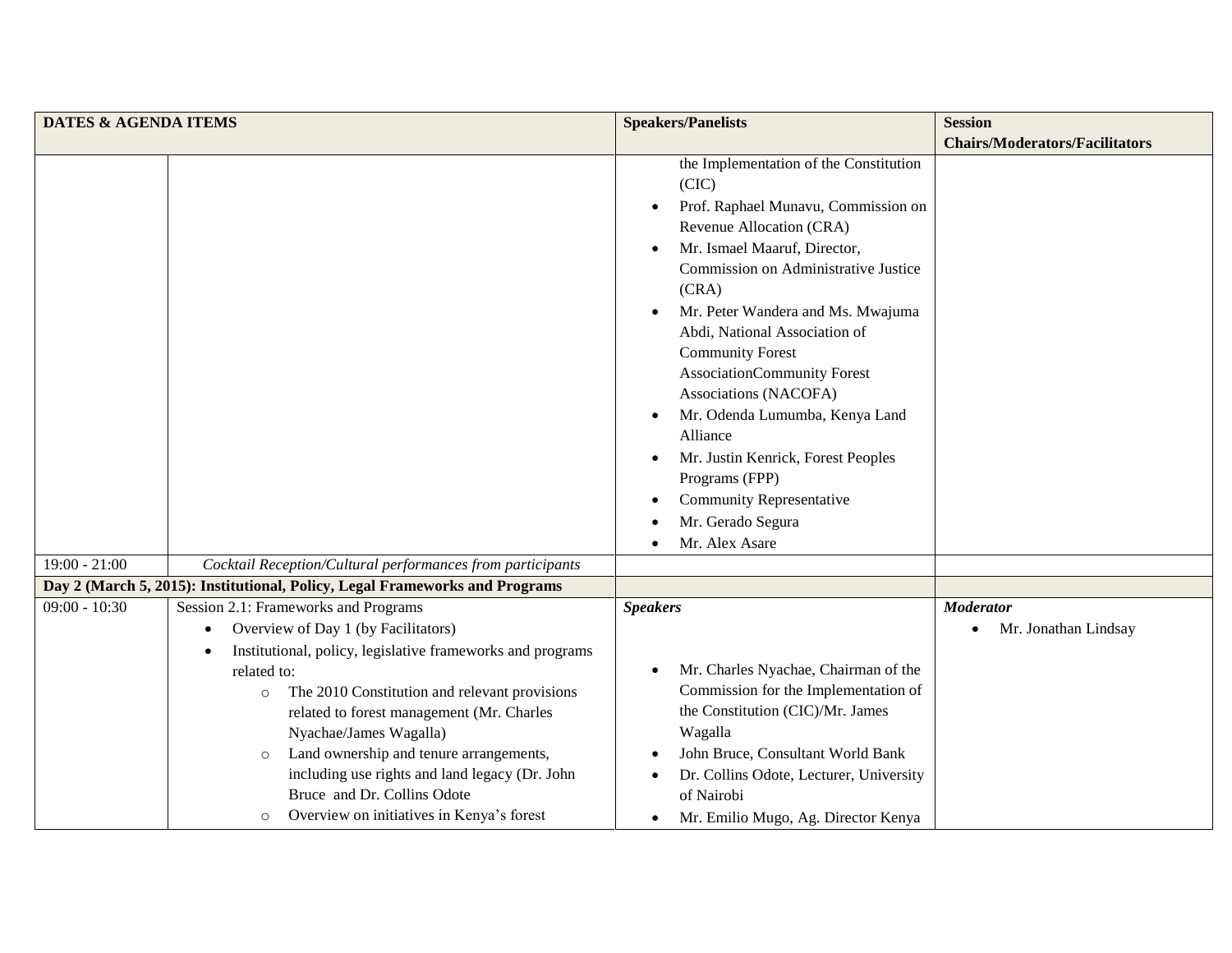| <b>DATES &amp; AGENDA ITEMS</b> |                                                                                                                                                                                                                                                                                                                                                                                                                                                                                                                                                                                                                                                                          | <b>Speakers/Panelists</b>                                                                                                                                                                                                                                                                                                                                                                                                             | <b>Session</b>                                             |
|---------------------------------|--------------------------------------------------------------------------------------------------------------------------------------------------------------------------------------------------------------------------------------------------------------------------------------------------------------------------------------------------------------------------------------------------------------------------------------------------------------------------------------------------------------------------------------------------------------------------------------------------------------------------------------------------------------------------|---------------------------------------------------------------------------------------------------------------------------------------------------------------------------------------------------------------------------------------------------------------------------------------------------------------------------------------------------------------------------------------------------------------------------------------|------------------------------------------------------------|
|                                 |                                                                                                                                                                                                                                                                                                                                                                                                                                                                                                                                                                                                                                                                          |                                                                                                                                                                                                                                                                                                                                                                                                                                       | <b>Chairs/Moderators/Facilitators</b>                      |
|                                 | management (Mr. Emilio Mugo)<br>Community forest management vis-a-vis<br>$\circ$<br>traditional/customary administration and<br>governance (Mr. Josphat Parkipuny Koin)                                                                                                                                                                                                                                                                                                                                                                                                                                                                                                  | <b>Forest Service</b><br>Mr. Josphat P. Koin, Naimina Enkiyo<br><b>Community Representative</b>                                                                                                                                                                                                                                                                                                                                       |                                                            |
| $10:30 - 11:00$                 | <b>Health Break</b>                                                                                                                                                                                                                                                                                                                                                                                                                                                                                                                                                                                                                                                      |                                                                                                                                                                                                                                                                                                                                                                                                                                       |                                                            |
| $11:00 - 13:00$                 | Session 2.2: Panelists/Roundtable discussion on key issues emerging<br>from the presentations on inst., policy, legisl. frameworks and<br>programs                                                                                                                                                                                                                                                                                                                                                                                                                                                                                                                       | <b>Panelists</b><br>Commissioner (Dr.) Clement<br>$\bullet$<br>Lenashuru, National Land Commission<br>Mr. James Wagalla, CIC<br>Dr. Korir Sing'oe, Legal Advisor, The<br>Presidency<br>Dr. Liz Alden Wily, International<br>$\bullet$<br><b>Forest Tenure Specialist</b><br>County Government Representative,<br>Mr. Richard Rop, CEC Environment<br>Member, Nakuru County<br>Mr. Odenda Lumumba, Kenya Land<br>$\bullet$<br>Alliance | <b>Moderator</b><br>Commissioner (Prof.) Raphael<br>Munavu |
| $13:00 - 14:00$                 | <b>Lunch Break</b>                                                                                                                                                                                                                                                                                                                                                                                                                                                                                                                                                                                                                                                       |                                                                                                                                                                                                                                                                                                                                                                                                                                       |                                                            |
| $14:00 - 15:30$                 | Session 2.3: Benefit Distribution & Conflict Resolution<br>The Kenya Benefit Sharing Bill (Senator Dr. Agnes Zani)<br>$\bullet$<br>Lessons from Implementation of the Equalization Fund on<br>$\bullet$<br>Benefit Sharing (Commissioner (Prof.) Raphael Munavu)<br>Role of County Governments in Forest Management with<br>$\bullet$<br>Reference to Benefit Sharing (Hon. Gabriel Lagat)<br>Grievance redress and dispute handling<br>$\bullet$<br>mechanisms/Alternative Dispute Resolution (ADR)<br>mechanisms (Ms. Kananu Kinya Mutea)<br>Occupation, resettlement and evictions in the Kenya forest<br>sector (Mr. Joseph Macharia, Senior Economist from<br>MoDP) | <b>Speakers</b><br>Senator (Dr.) Agnes Zani<br>$\bullet$<br>Commissioner (Prof.) Raphael<br>Munavu, Commission on Revenue<br>Allocation<br>Hon. Gabriel Lagat, Deputy Governor<br>$\bullet$<br>of the County Government of Elgeyo<br>Marakwet<br>Ms. Kananu Kinya Mutea, Co-<br>Convener ADR Committee, Law<br>Society of Kenya<br>Mr. Joseph Macharia, Senior<br>$\bullet$                                                           | <b>Moderator</b><br>Mr. Victor Mosoti, World Bank          |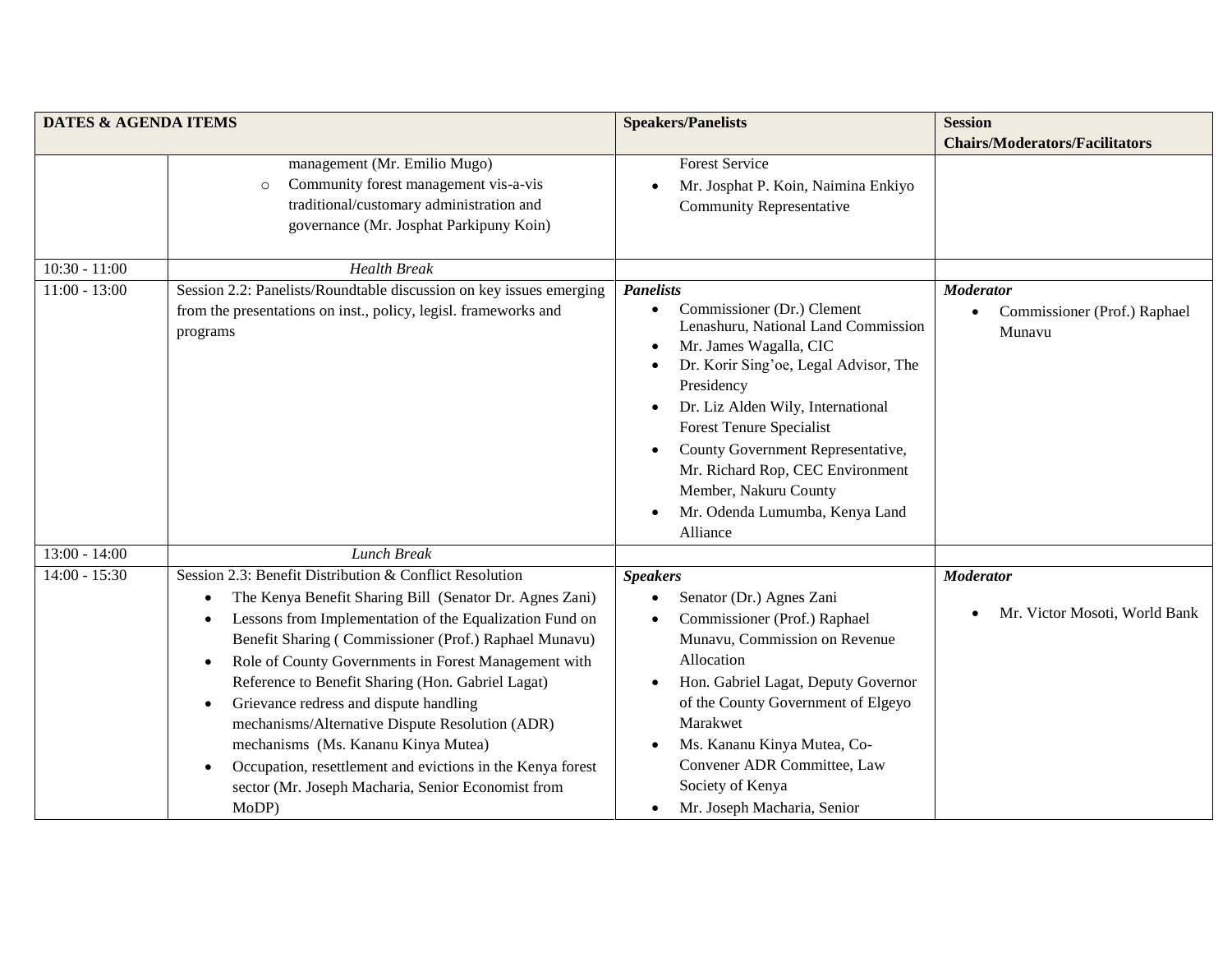| <b>DATES &amp; AGENDA ITEMS</b> |                                                                                                                                                                                                                                                                                                                                        | <b>Speakers/Panelists</b>                                                                                                                                                                                                                                                                                                                                                                                                                                                   | <b>Session</b>                                    |
|---------------------------------|----------------------------------------------------------------------------------------------------------------------------------------------------------------------------------------------------------------------------------------------------------------------------------------------------------------------------------------|-----------------------------------------------------------------------------------------------------------------------------------------------------------------------------------------------------------------------------------------------------------------------------------------------------------------------------------------------------------------------------------------------------------------------------------------------------------------------------|---------------------------------------------------|
|                                 | Concept of Free Prior and Informed Consent (FPIC) and<br>$\bullet$<br>how it could be applied (Mr. Kanyinke Sena)                                                                                                                                                                                                                      | <b>Economist from MoDP</b><br>Mr. Kanyinke Sena, Consultant<br><b>Inidgenous Peoples Issues</b>                                                                                                                                                                                                                                                                                                                                                                             | <b>Chairs/Moderators/Facilitators</b>             |
| $15:30 - 16:00$                 | <b>Health Break</b>                                                                                                                                                                                                                                                                                                                    |                                                                                                                                                                                                                                                                                                                                                                                                                                                                             |                                                   |
| $16:00 - 18:00$                 | Session 2.4: Panelists/Roundtable discussion on key issues emerging<br>from the presentations on benefit distribution and conflict resolution                                                                                                                                                                                          | <b>Panelists</b><br>Mr. Jonathan Lindsay, World Bank<br>$\bullet$<br>Commisisoner (Prof.) Gitile Naituli,<br>National Cohesion and Integration<br>Commission (NCIC)<br>Dr. Amenya Nyakundi, Commission<br>on Revenue Allocation (CRA)<br>Mr. Ismael Maaruf, Director,<br>$\bullet$<br>Commission on Administrative Justice<br><b>National Treasury</b><br>$\bullet$<br>National Assembly, Land and Natural<br><b>Resources Committee</b><br><b>Community Representative</b> | <b>Moderator</b><br>Mr. Victor Mosoti, World Bank |
|                                 | Day 3 (March 6, 2015): Participation and Stakeholder Engagement                                                                                                                                                                                                                                                                        |                                                                                                                                                                                                                                                                                                                                                                                                                                                                             |                                                   |
| $09:00 - 10:30$                 | Session 3.1: Participatory forest management<br>Overview of Day 3 - Moderator<br>Community participation in forest resources management.<br>$\bullet$<br>What has worked? What has not worked? What are good<br>models and practices? (Mr. Joseph Kigula and Mr. Alex<br>Asare)<br>Resources rights in PFM systems (Dr. Esther Mwangi) | <b>Speakers</b><br>Dr. G. Segura - Latin America<br>experience<br>Mr. Joseph Kigula - Tanzania<br>$\bullet$<br>experience<br>Mr. Alex Asare - Ghana experience<br>Dr. Esther Mwangi, Center for<br><b>International Forestry Research</b><br>(CIFOR)                                                                                                                                                                                                                        | <b>Moderator</b><br>Prof. Njoroge Karanja         |
| $10:30 - 11:00$                 | <b>Health Break</b>                                                                                                                                                                                                                                                                                                                    |                                                                                                                                                                                                                                                                                                                                                                                                                                                                             |                                                   |
| $11:00 - 12:30$                 | Session 3.1 (cont.): Participatory forest management                                                                                                                                                                                                                                                                                   | <b>Speakers</b>                                                                                                                                                                                                                                                                                                                                                                                                                                                             | <b>Moderator</b>                                  |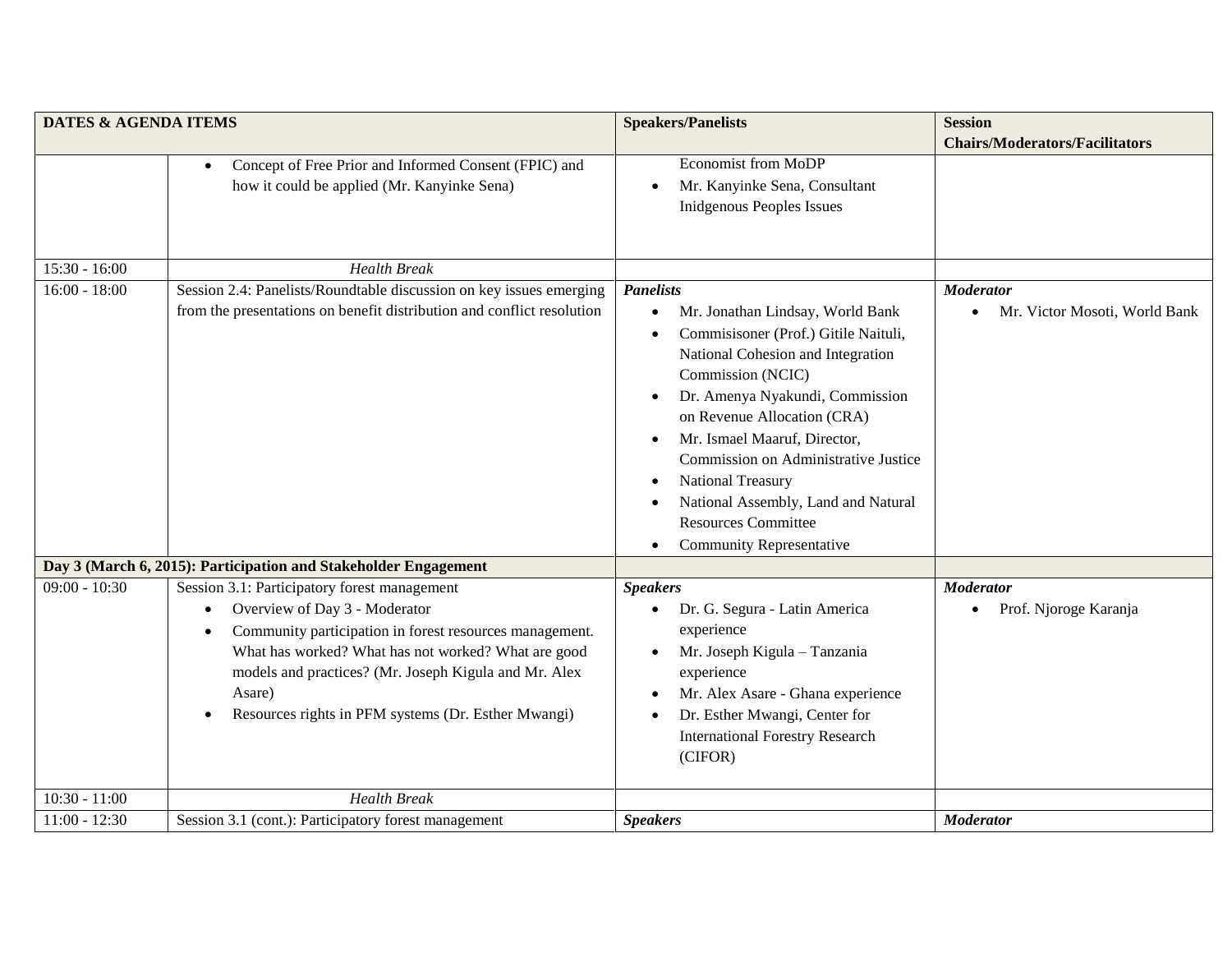| <b>DATES &amp; AGENDA ITEMS</b> |                                                                                                                                                                                                                                                                                                                                                                                                                                | <b>Speakers/Panelists</b>                                                                                                                                                                                                                                                                                                                                                            | <b>Session</b>                                             |
|---------------------------------|--------------------------------------------------------------------------------------------------------------------------------------------------------------------------------------------------------------------------------------------------------------------------------------------------------------------------------------------------------------------------------------------------------------------------------|--------------------------------------------------------------------------------------------------------------------------------------------------------------------------------------------------------------------------------------------------------------------------------------------------------------------------------------------------------------------------------------|------------------------------------------------------------|
|                                 |                                                                                                                                                                                                                                                                                                                                                                                                                                |                                                                                                                                                                                                                                                                                                                                                                                      | <b>Chairs/Moderators/Facilitators</b>                      |
|                                 | Experiences in PFM - Innovative models in PFM from<br>$\bullet$<br>international perspectives (Mr. Robert Wild)<br>Experiences in PFM - Kenya's Experiences (Mr. Joram<br>Kagombe)<br>Ogiek (Chepkitale)/KFS/KWS Partnership in Forest<br>partnership in forest and wildlife conservation and<br>management through community scouts (Mr. Peter Kitelo)<br>Other Kenya Experiences (Ms. Mwajuma Abdi and Mr.<br>Peter Wandera) | Mr. Robert Wild, IUCN<br>$\bullet$<br>Mr. Joram Kagombe, Kenya Forest<br>Research Institute (KEFRI)<br>Mr. Peter Kitelo from Ogiek,<br>$\bullet$<br>Chepkitale Indigenous Peoples<br>Development Organization (CIPDO)<br>Ms. Mwajuma Abdi and Mr. Peter<br>Wandera, National Alliance of<br><b>Community Forest Association</b><br>(NACOFA)                                          | Prof. Njoroge Karanja<br>$\bullet$                         |
| 12:30 -13:30                    | <b>Lunch Break</b>                                                                                                                                                                                                                                                                                                                                                                                                             |                                                                                                                                                                                                                                                                                                                                                                                      |                                                            |
| 13:30 -15:00                    | Session 3.2: Panelists/Roundtable discussion on key issues emerging<br>from the presentations on participatory forest management                                                                                                                                                                                                                                                                                               | <b>Panelist</b><br>Mr. Alex Lemarkoko, Kenya Forest<br>$\bullet$<br>Service (KFS)<br>Mr. Colins Omondi, Kenya Wildlife<br>$\bullet$<br>Service (KWS)<br>Mr. Ashfaq Khalfan or Mr. Chris<br>Chapman, Amnesty International (AI)<br>Mr. Justin Kenrick, Forest Peoples<br>$\bullet$<br>Program (FPP)<br>Mr. Nickson Orwa, (WWF)<br>Prof. Njororge Karanja, Friends of<br>Karura Forest | <b>Moderator</b><br>Dr. G. Segura, World Bank              |
| $15:00 - 15:30$                 | <b>Health Break</b>                                                                                                                                                                                                                                                                                                                                                                                                            |                                                                                                                                                                                                                                                                                                                                                                                      |                                                            |
| $15:30 - 18:00$                 | Session 3.3: Action planning and presentation - Leader Reference<br>(Technical) Committee<br>Presentation of key issues and outcomes<br>Where do we go from here?<br>Roadmap<br>$\bullet$                                                                                                                                                                                                                                      | Facilitators<br>Leader of Reference (Technical)<br>Group*<br>Ministry of Environment, Water and                                                                                                                                                                                                                                                                                      | <b>Moderator</b><br>Leader of Reference Group<br>$\bullet$ |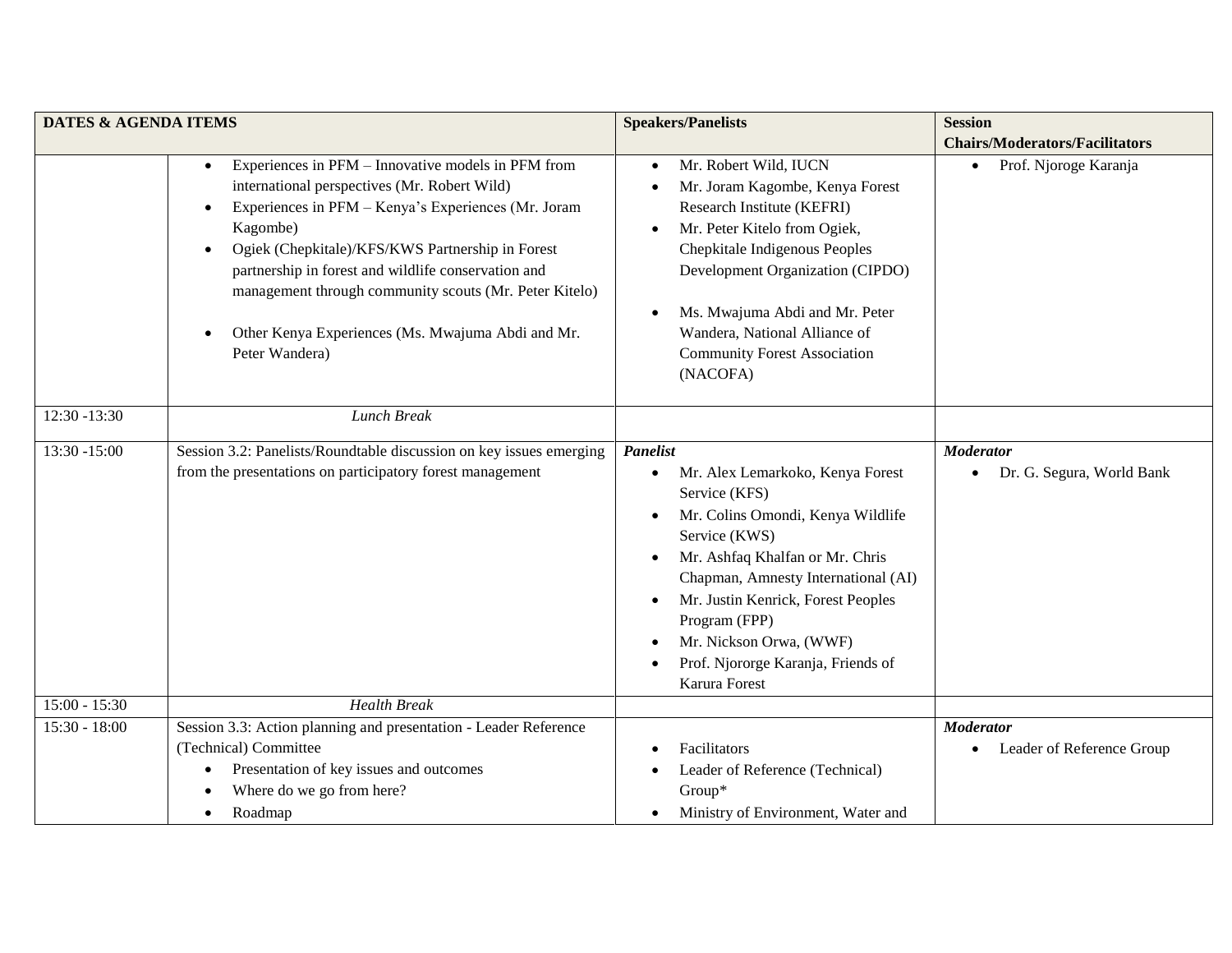| <b>DATES &amp; AGENDA ITEMS</b> |                              | <b>Speakers/Panelists</b>        | <b>Session</b>                        |
|---------------------------------|------------------------------|----------------------------------|---------------------------------------|
|                                 |                              |                                  | <b>Chairs/Moderators/Facilitators</b> |
|                                 |                              | <b>Natural Resources</b>         |                                       |
|                                 |                              |                                  |                                       |
|                                 | Session 3.4: Closing remarks | <b>Community Representative</b>  | <b>Moderator</b>                      |
|                                 |                              | Principal Secretary, Ministry of | Mr. Gideon Gathaara,                  |
|                                 |                              | Environment, Water and Natural   | Conservation Secretary,               |
|                                 |                              | Resources                        | <b>MOEWNR</b>                         |
|                                 |                              | World Bank<br>$\bullet$          |                                       |
|                                 |                              | Governor for Uasin Gishu County  |                                       |

- **Facilitators are: Messrs. Maina Githinji and Stanley Kimaren Riamit**
- **Each session is organized to include a 15 - 20-minute presentation followed by a moderated panelist discussion at the end of day**
- **A Taskforce or Reference (Technical) Group will be established from the various stakeholder groups (plus facilitators) and charged with developing a draft synthesis report on actionable proposals, recommendations/decisions that will be presented and discussed during the plenary on the last day of the Colloquium**
- **\*Proposed Reference (Technical) Group Members: Dr. Jonathan Lindsay (WB); Mr. Robert Wild (IUCN); Dr. Liz Alden Wily, International Forest Tenure Specialist**  (Consultant); Mr. Peter Kitelo (FDC); Ms. Judy Ndichu (UNDP); Mr. Justin Kenrick (FPP); Dr. Esther Mwangi (CIFOR); Mr. David Mutisya (NFP); Mr. Emilio Mugo **(KFS); Ms. Lydia Kisoyan (KWS), Mr. Victor Mosoti (World Bank)**

## **LIST OF SIDE EVENTS**

|                | <b>Institution / Group</b>                          | Nature of event              | <b>Contact person</b>                                            |
|----------------|-----------------------------------------------------|------------------------------|------------------------------------------------------------------|
|                | <b>Yiaku Community Documentary</b>                  | Photogallery & video         | Ms. Sylvia Museiya. Email: sylviakaparo@gmail.com. Mobile No.    |
|                |                                                     |                              | $+254729734676$                                                  |
| ◠              | Case Studies on Indigenous Peoples Perspectives on  | Documentary film             | Indigenous Peoples National Steering Committee on Climate Change |
|                | <b>Forest Management</b>                            |                              | (IPNSCCC)                                                        |
|                | Access to Justice                                   | Commission on Administrative | Mr. Ismael Maaruf. Director, Office of the Ombudsman. Mobile No. |
|                |                                                     | Justice (CAJ)                | +25472278489                                                     |
| $\overline{4}$ | Community Land Designs; Experiences from the Boni   | Documentary and presentation | Mr. Kevin Doyle bbossoxx@gmail.com, 0715555248                   |
|                | Community                                           |                              |                                                                  |
|                | Bungoma County Presentation on Forest and Watershed | Documentary film             | Hon. Teresa Barasa                                               |